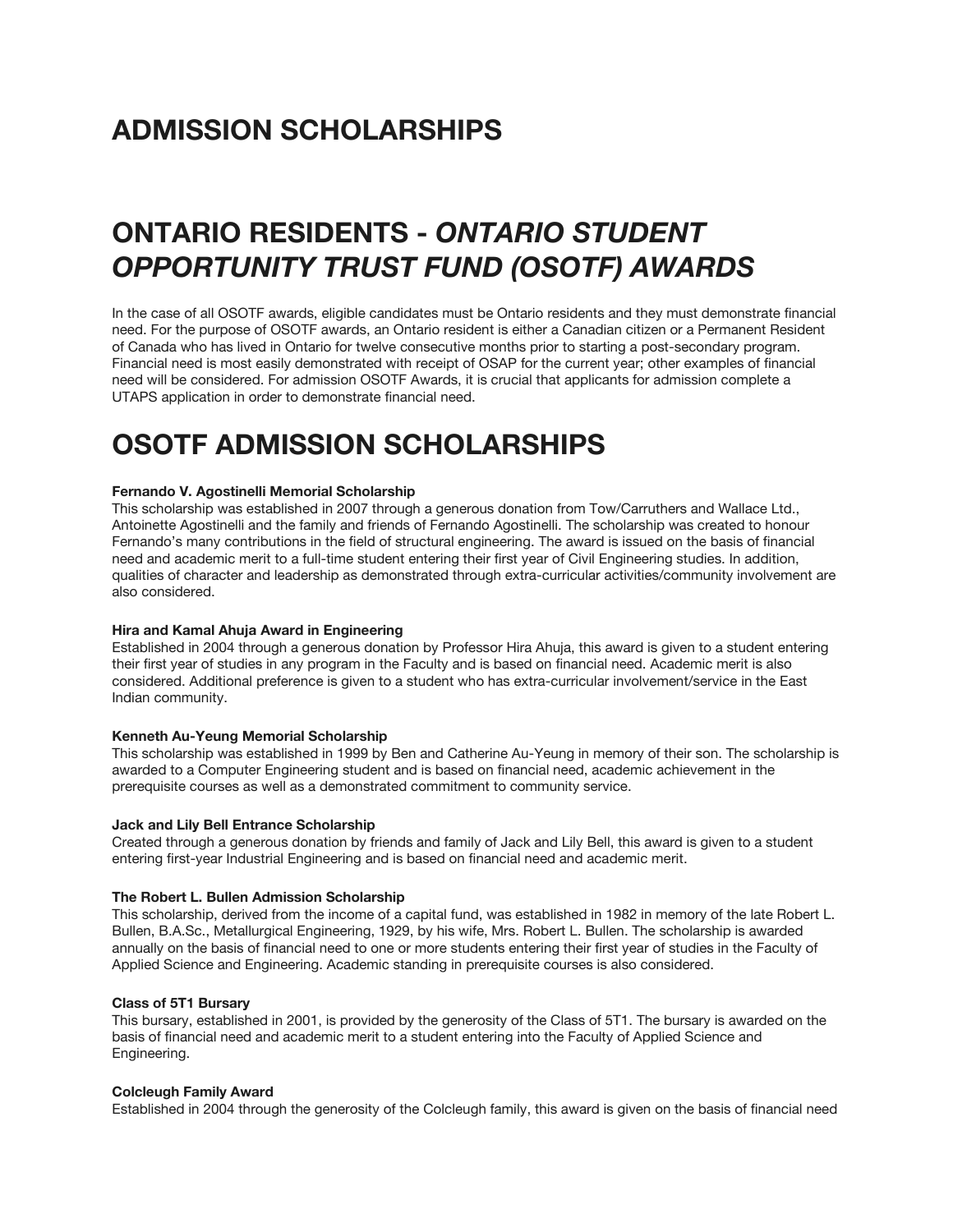to a student entering their first year of Chemical Engineering. Preference is given to students who have achieved a high academic performance. In addition, students should exhibit leadership potential and have a broad range of interests and involvement and volunteerism. The award is renewable in second, third and fourth years providing recipient continues to demonstrate financial need and achieves a minimum average of 75 per cent in each year. If in any given year, the renewal portion is not granted, it shall be awarded, by reversion, to the next qualifying candidate in that year.

## **The Sydney C. Cooper Scholarships**

Through the generosity of the family educational and charitable foundation of Sydney C. Cooper (CivE 4T5) two awards are established in the Department of Civil Engineering. One award is granted to a student entering first year and one to a student entering fourth year. The first year award is made on the basis of financial need. Academic achievement, involvement in athletics and participation in extra-curricular activities will also be considered.

## **I.E.E. Toronto Centre Scholarship**

In 1997, the Toronto Centre of the Institution of Electrical Engineers established this scholarship in memory of the late Al Fabian. The award is granted to a student entering either first-year Electrical or Computer Engineering (alternated annually between the two programs) who demonstrates financial need. Academic merit is also considered.

## **The Lau Family Scholarships**

These scholarships were established in 1997 through the generosity of Mr. Lee-Ka Lau and family. Two scholarships are granted: one to a student entering the first year in Computer Engineering and one to a student entering first year in Electrical Engineering. The awards are based on financial need. Academic achievement will also be considered. Scholarships may be renewed for second year in the designated programs on the basis of continued financial need and the achievement of honours standing.

# **J. Edgar McAllister Foundation Student Awards Program**

Provided by the bequest of the late J. Edgar McAllister, B.A.Sc., numerous awards, varying in amounts, are available to students entering or continuing in Mechanical, Electrical, Mining or Chemical Engineering and who demonstrate financial need.

#### **Motorola Foundation Scholarships**

Established in 1996 through the generosity of the Motorola Foundation, two awards are available for students entering first year of either Electrical or Computer Engineering and are based on financial need. Academic standing is also considered.

#### **Vera Catherine Noakes Scholarship**

Established in 2001, this scholarship is to be awarded to a student entering first year of any undergraduate program in Engineering on the basis of financial need. Preference is given, when possible, to a student from the Windsor, Ontario, area.

# **ProScience Inc. Engineering Entrance Scholarship**

Established in 2004 through the generosity of ProScience Incorporated, this award is granted to a student entering any undergraduate program in the Faculty who demonstrates financial need and excels academically. Preference is given to students with disabilities.

#### **Robert John Richardson Memorial Scholarship**

Established in 2002 from the estate of the late Robert John Richardson (5T0), this scholarship is awarded to a student entering the first year of any undergraduate engineering program and is based on financial need and academic achievement. Preference is given to students from North Bay. If the candidate is from North Bay, the scholarship is renewable for three years on the basis of continued financial need and provided satisfactory achievement (min. 60 per cent) is obtained at the end of each year. After the scholar has completed his or her fouryear program, a new recipient will receive the scholarship. If the candidate is not from North Bay, the scholarship will be for the first year of study only.

#### **Donald Ross Leadership Award**

Through a generous gift of Mr. Donald Ross in 1997 this award was established in the Department of Chemical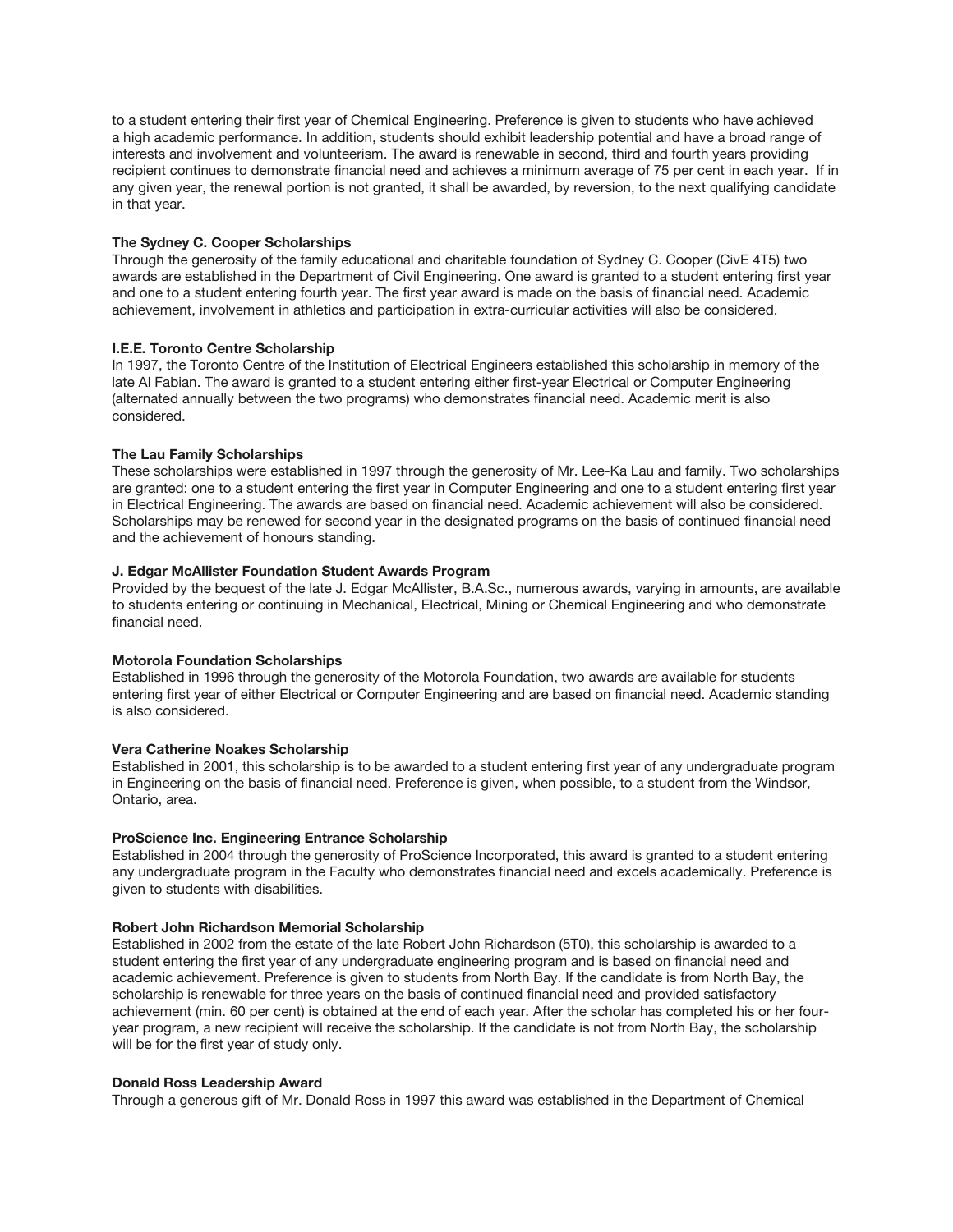Engineering and Applied Chemistry. The award is granted to a student entering the first year of the program and is based on financial need, academic achievement and demonstrated leadership skills in high school through participation in team sports and/or student affairs. Community involvement will also be considered. The award may be renewed for second year provided at least 75 per cent standing is maintained and that the awardee remains deserving.

## **Leon Rubin Scholarships**

Established in 1997 through the generosity of William F. McLean, a number of scholarships are available for students entering first-year Chemical Engineering and is based on financial need. Academic standing is also considered. Awards may be renewed for second year on the basis of continued financial need and academic achievement at the end of year one.

## **Robert Sangster Memorial Admission Award**

A gift of the family and friends of the late Robert Sangster (ElecE 4T9), this scholarship, of the approximate value of \$800, is awarded annually to a student entering the first year of any program in the Faculty of Applied Science and Engineering and is based on financial need and satisfactory academic standing in secondary school.

## **Fred Schaeffer Scholarship in Civil Engineering**

Established in 2004 through a generous donation by Mr. Fred Schaeffer, this award is granted to a student entering first-year Civil Engineering. Financial need and academic merit are considered.

## **Edward and Helen Swanston Scholarships**

The scholarship was established in 1997, made possible by a generous donation from Edward Y. Swanston. The scholarship is awarded to one or more students entering first-year Chemical Engineering and Applied Chemistry. Financial need, academic achievement, extra-curricular involvement in high school through participation in team sports (with an emphasis on sportsmanship) and/or community service is considered.

## **Christopher Skrok Memorial Scholarships**

(See listing later in this Chapter)

# **The Jean Wallace Memorial Scholarship**

This award was established in 1999 by William L. Wallace (MMS 5T6) in memory of his mother, the late Jean Wallace. The award is granted to one or two students entering first-year Materials Engineering and is based on financial need. Academic achievement and demonstrated leadership qualities through both school and community involvement are also considered. If no suitable candidate is found at the admissions level, the award, based on the same criteria, may be granted to a student completing first-year Materials Engineering. Departmental recommendation.

# **NON – ONTARIO APPLICANTS -** *NON-OSOTF ADMISSION SCHOLARSHIPS*

### **Betz Entrance Scholarship in Electrical & Computer Engineering**

Established in 2010 through a generous donation by Vaughn Betz, this scholarship is given on the basis of academic achievement to student(s) entering the Edward S. Rogers Sr. Department of Electrical and Computer Engineering. Extra-curricular activities, including a focus on design, may also be considered.

#### **The Bi-cultural Admission Scholarship**

The Professional Engineers Wives' Association established an admission scholarship of the value of the income from the fund that is awarded to a student entering the first year of any program in the Faculty of Applied Science and Engineering. In addition to achieving outstanding results in the subjects prescribed for admission to the Faculty, candidates must have excelled in at least one course in either of Canada's official languages in the final year of high school in Ontario. The first award was made in June 1983.

#### **Calgary Skule™ Admission Scholarship**

Granted to one or more students entering the first year (full-time) of any program in the Faculty. Recipient(s) are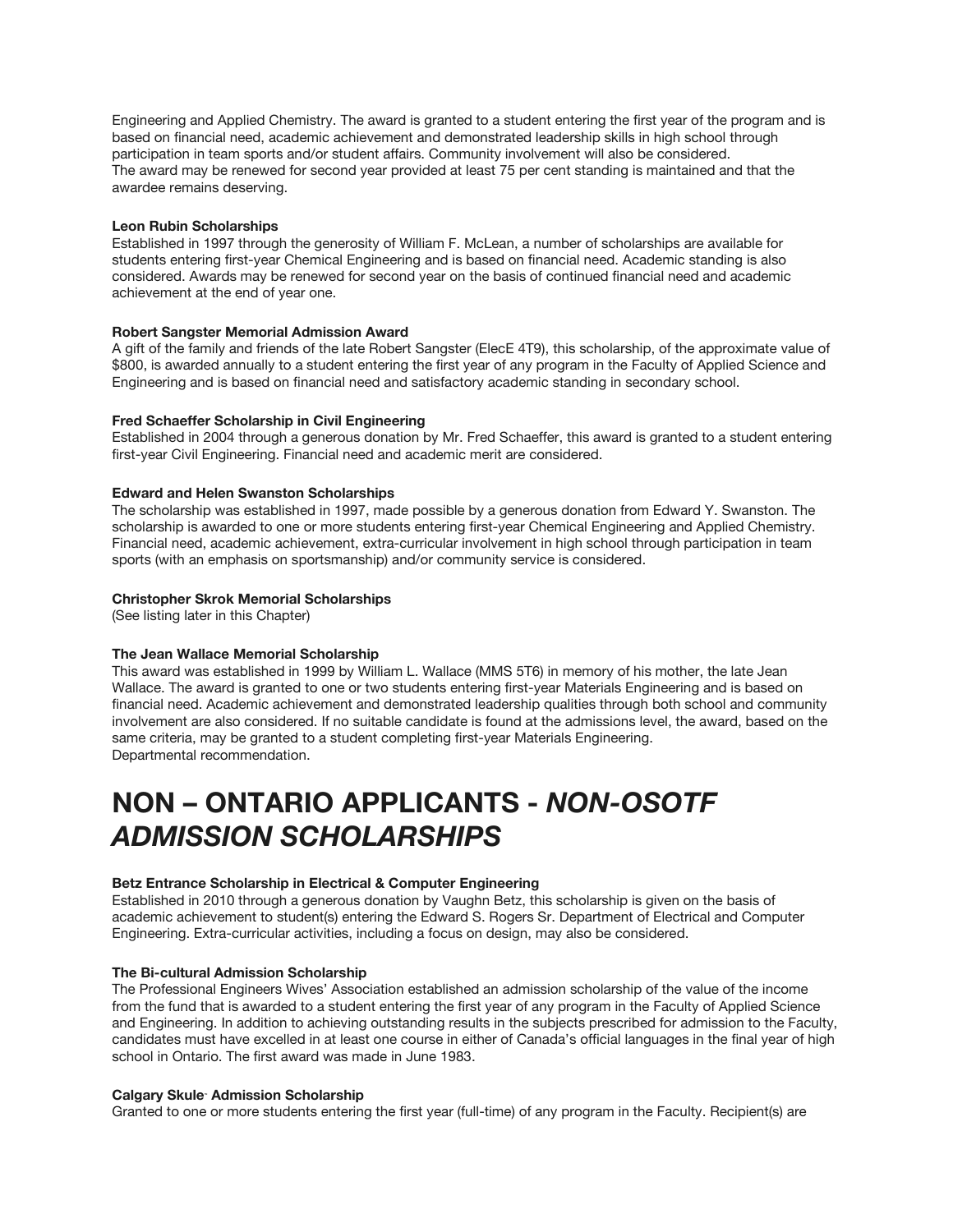selected on the basis of promising leadership ability as evidenced by extra-curricular/community involvement. Academic ability is also considered. Recipients must be Canadian citizens or permanent residents of Calgary.

# **Chemical Engineering and Applied Chemistry Alumni Entrance Scholarships**

Established in 1995, these scholarships, provided through the generosity of alumni and friends of the Department of Chemical Engineering and Applied Chemistry, are open to students entering the first year of the program and is based on academic standing in the subjects required for admission.

## **Civil Engineering Admission Scholarships**

Established in 1995, these scholarships, provided through the generosity of alumni and friends of the Department of Civil Engineering, are awarded to students entering the first year of the Civil Engineering program and is based on academic excellence. Some awards may be renewable provided the student achieves honours standing at the end of first year and proceeds to second year of the program.

## **Sydney and Florence Cooper Admission Scholarship**

Established in 2007 through a generous donation by Sydney and Florence Cooper, this award is given to a student (or students) entering first-year Civil Engineering and is based on academic merit. Preference is given to students who demonstrate leadership in the community and through extra-curricular activities.

## **Dean's Merit Award**

Established in 2015, the Dean's Merit Award is given to students entering first year of any undergraduate program in the Faculty on the basis of academic merit.

## **Edward L. Donegan Scholarship in Engineering**

Established in 2007 through a generous donation by Mr. Edward L. Donegan, this scholarship is awarded to student(s) entering the first year of any program in the Faculty. The scholarship is granted on the basis of demonstrated academic excellence (min. 85 per cent average on pre-requisite courses). Recipient(s) shall have demonstrated leadership in extra-curricular and community activities. Preference is given to students who demonstrate a credible interest in pursuing a Juris Doctor or Bachelor of Law degree or its equivalent following undergraduate engineering studies. Financial need may also be considered. The scholarship is renewable at the end of first, second and third year provided recipient(s) maintain an overall minimum average of 80 per cent. This award will be made on admission every four years, or in any year in which recipient(s) do not qualify for renewal.

#### **John Pearson Duncan Admission Award (Brant County)**

This \$100 admissions award is provided in memory of the late John Pearson Duncan (2T6). It is granted to a student from a secondary school in Brant County entering the first year of any program in the Faculty. The student must achieve 80 per cent or greater in the subjects required for admission. Financial need and academic performance are considered with the provision that financial need not be an absolute requirement for the award. The first award was made in 1982.

#### **Engineering AlumniAssociation Admission Scholarships**

Five scholarships are annually provided annually by the University of Toronto Engineering Alumni Association for students entering the first year of any course in the Faculty of Applied Science and Engineering. The awards are made on the basis of high standing in Ontario Secondary school.

There are two types of scholarships:

- The William Ian MacKenzie Turner 2T5 Scholarship, named after a "Schoolman of Distinction," with a full value of \$1,500
- Four Centennial Scholarships with a value of \$1,000 each when entering first year

### **Engineering Science Alumni Admission Scholarships**

These scholarships, established by the generosity of various donors, are awarded to two students entering the first year of the Engineering Science program. Academic merit is considered and extra-curricular activities may be considered.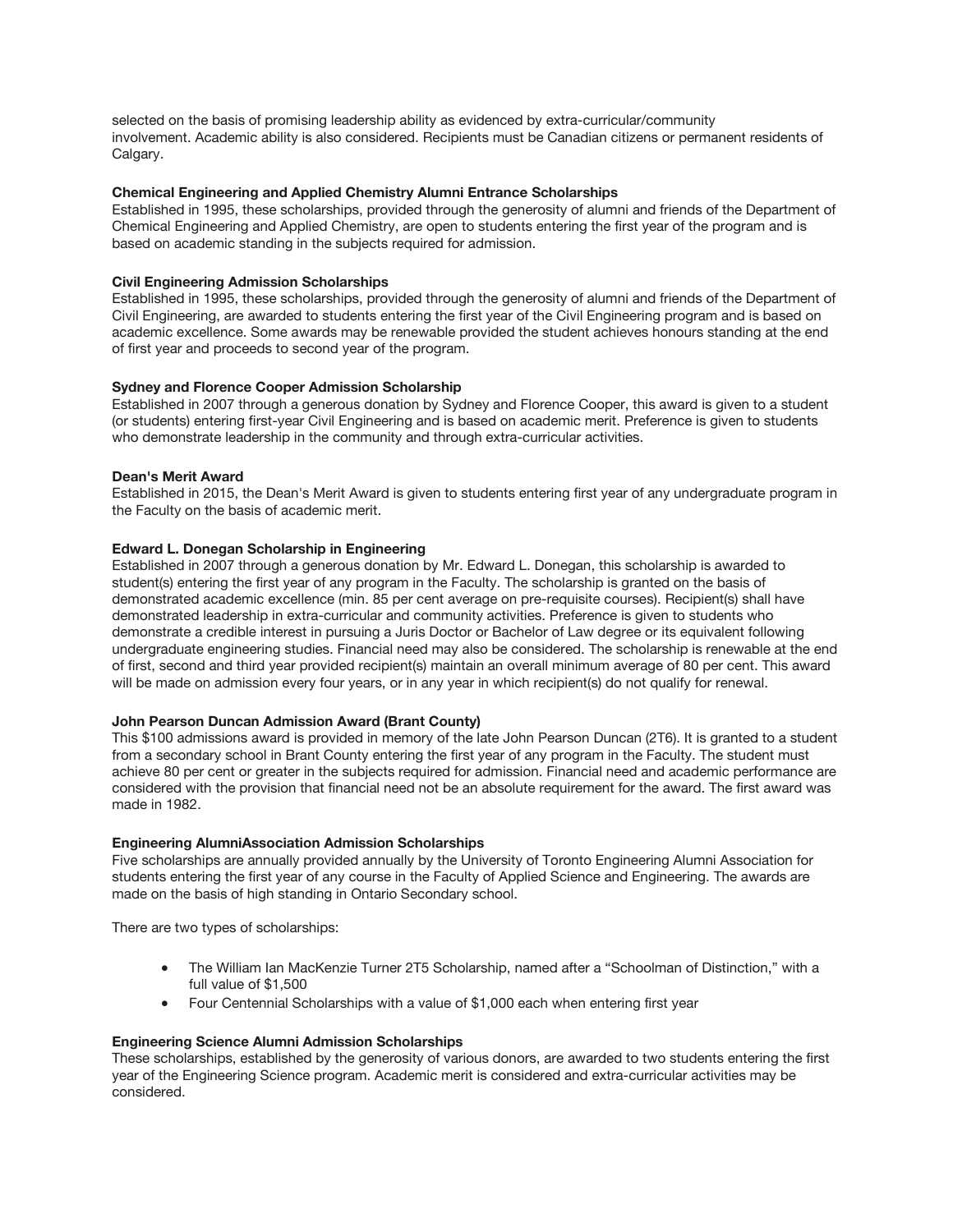# **Faculty of Applied Science and Engineering Admission Scholarship(s)**

These awards, derived from the annual income of a capital donation, are granted to students entering the first year of any Engineering program and are based on outstanding academic achievement in the prerequisite courses.

## **J. Colin Finlayson Admission Scholarship**

Established in 2007 through a generous donation by J. Colin Finlayson, this award is given to a student (or students) entering first-year Mechanical or Industrial Engineering and is based on academic merit. Preference is given to students who demonstrate leadership in the community and through extra-curricular activities.

# **U of T First Engineering Scholarship**

Established in 2007, up to five awards, valued at \$2,000 each, are awarded to students admitted to the first year of any program in the Faculty. Recipients must have a minimum 90 per cent in prerequisite courses and have substantial (well above average) involvement in a school robotics team.

## **Robert M. Friedland Scholarships**

These scholarships were established in 1996 through a generous donation from Robert M. Friedland, Chairman of Indochina Goldfields Ltd. and Bakyrchik Gold PLC. The awards are granted on the basis of academic standing and preference is given to international students entering the first year of the Lassonde Mineral Engineering Program. If there are no suitable candidates in the Program, the award can be granted to international students entering the first year of any undergraduate program in the Faculty. If there are no suitable candidates in the Faculty, the award can be granted to students entering the first year in any Faculty at the University of Toronto. The admission awards are renewable in second year provided honours standing is maintained at the end of first year and that the candidate proceeds to the second year of the Lassonde Mineral Engineering Program.

## **James A. Gow Admission Scholarship**

This scholarship was established in 1982 through donations provided by friends and colleagues to honour James A. Gow (4T6) on his retirement and recognize his many contributions to the Faculty. Jim Gow served the Faculty for 35 years, the last 20 as Secretary and Assistant Dean. During those years he was friend and counsellor to staff and to countless students who remember him as one dedicated to their well-being. The scholarship is awarded annually to a student who achieves high standing in an Ontario secondary school. The award is tenable for any program.

#### **The Grabill Admission Scholarship**

The Grabill Admission Scholarship is the gift of Mr. Dayton L. Grabill (2T4). The scholarship has a value of approximately \$500 and is awarded to a candidate with high standing in an Ontario Secondary school.

#### **Greater Toronto Sewer and Watermain Contractors Association Admission Scholarship**

The Metropolitan Toronto Sewer and Watermain Contractors Association, an organization of independent contractors, provides this admission scholarship of \$6,200. It is awarded to a student who has achieved outstanding marks (not less than an average of 80 per cent) on the Ontario Secondary school subjects prescribed for admission and who is entering the first year of the Civil Engineering program.

# **George A. Guess Admission Scholarships**

(see listing later in this Chapter)

# **Frank Howard Guest Admission Bursary**

(see listing later in this Chapter)

# **Walter Scott Guest Memorial Scholarships**

Established in 1995 by the estate of Frank Howard Guest as a memorial to his father, the late Walter Scott Guest, these Scholarships are awarded entering the first year of any undergraduate program in the Faculty on the basis of academic standing.

#### **Reginald and Galer Hagarty Scholarship**

This award was established by Lieutenant-Colonel E.W. Hagarty and Charlotte Ellen Hagarty in memory of their sons, Reginald and Galer, and is to be granted to a student entering first year of any undergraduate program on the basis of academic achievement. Recipient must be a graduate of Harbord Collegiate.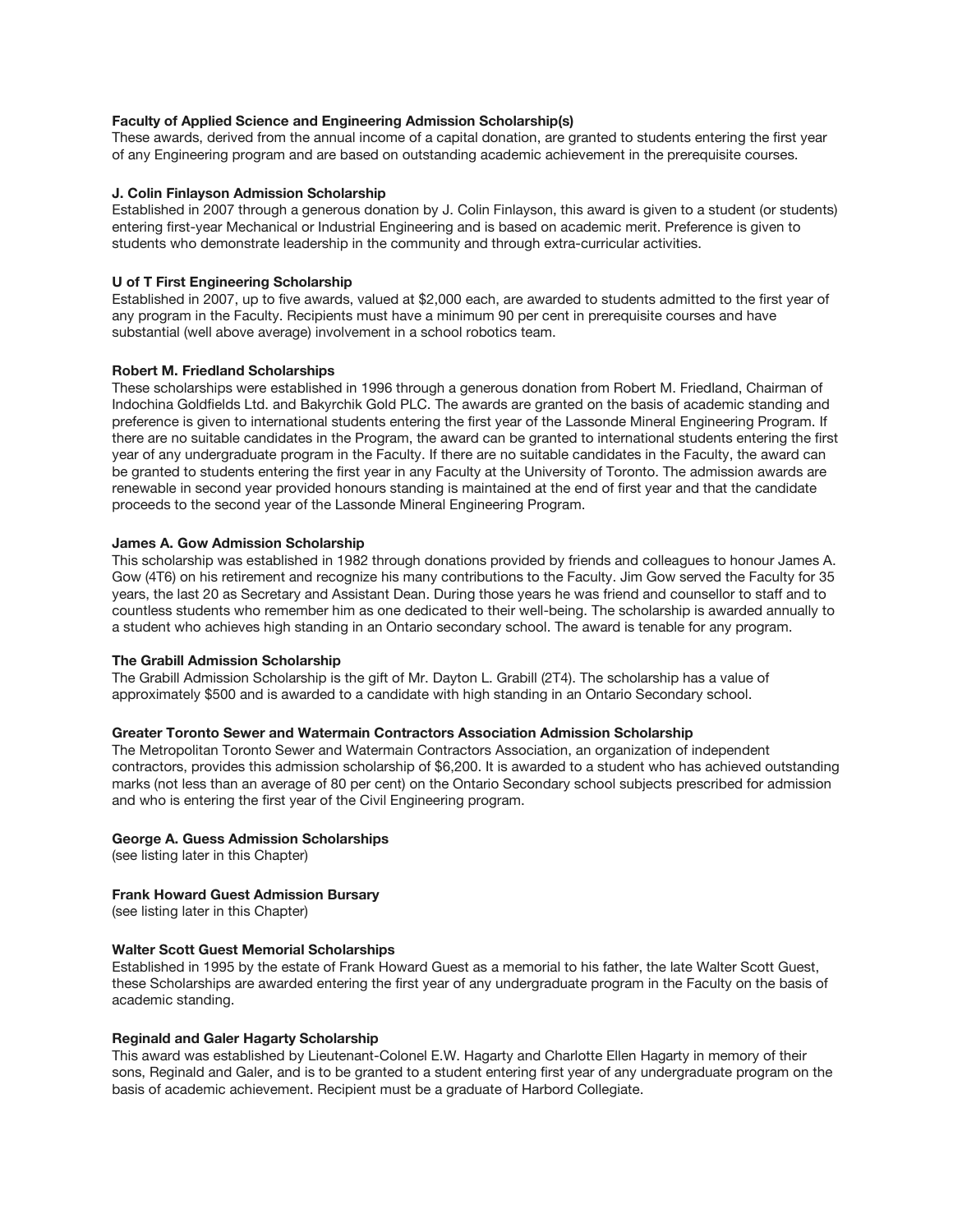## **Horace Hally Admission Scholarship**

This scholarship was established in 1997 from the estate of the late Horace Angus Hally, a friend of the University of Toronto. The award will be granted to a student entering the first year of the Mechanical Engineering program on the basis of satisfactory academic standing in the secondary school courses required for admission.

## **Jane Elizabeth Ham Memorial Scholarship**

This award was established in 1993 by Professor and Mrs. James Ham in memory of their daughter. The scholarship will be awarded to a student on entrance to the Faculty, in any program, on the basis of outstanding academic achievement consistently obtained in each of the subjects required and offered for admission. Range of personal interests and financial need is relevant. Half of the total amount of the award is made on entrance and the other half upon registration in the second year, on the condition that the student obtains honours in first-year examinations. In addition, there is an OSOTF portion.

## **William Harland Leadership Award**

This award, established in 2000 by Dr. Carlton Smith in memory of the donor's late wife, Marguerite Smith, and in honour of the donor's father-in-law, William Harland, is awarded to a student entering first-year civil engineering. Awarded based on academic credentials and leadership potential as demonstrated by involvement in student council activity, participation in athletics and community involvement.

## **Hatch Engineering Aboriginal Scholarship**

This award, established in 2013 by a generous donation from Hatch Ltd., is awarded to an incoming first-year aboriginal student and is based on outstanding academic achievement and promise. The scholarship may be renewed for second, third and fourth year provided the student is eligible to proceed to the next academic year with a clear record.

## **Kenneth F. Heddon Memorial Admission Scholarship**

Established in 2007 from the estate of Kenneth F. Heddon, this award is granted on the basis of outstanding academic merit to a student entering the first year of any undergraduate program.

# **The Murray Calder Hendry Scholarship**

This award was established by the estate of Mrs. Grace Appel Hendry as a memorial to her husband, a 1905 graduate of this Faculty. It has a value of the income from a capital sum of \$10,000 and the recipient must have attained an average of at least 75 per cent on the Ontario Secondary School subjects required for admission and be entering the first year of any course in the Faculty of Applied Science and Engineering. The first award issued during the 1962-1963 academic year.

#### **Roy Jarvis Henry Admission Scholarships**

The estate of the late Roy Jarvis Henry awards up to four scholarships to students who have achieved high standing on the Ontario Secondary school qualifications required for admission — one open to students entering Lassonde Mineral Engineering and the others to students entering any program in the Faculty. If there is no suitable candidate in Lassonde Mineral Engineering, all awards are tenable in any program in the Faculty.

#### **The Hidi Award at the University of Toronto**

Established in 2017 through generous donations by friends of Andrew Hidi, this award is given to a student entering First Year of any undergraduate program in the Faculty on the basis of financial need and strong academic achievement, with a preference given to students who were born outside of Canada.

## **John Hirschorn Memorial Scholarship**

This award was established in 2002 by Ron and Linda Hirschorn to honour the memory of the late John Hirschorn (MechE 4T1). This scholarship is granted on the basis of academic merit to a student entering first-year Mechanical Engineering. The scholarship is renewable for three years provided the recipient maintains a minimum of 65 per cent average at the end of each year.

#### **Arthur B. Johns Award**

This award was established in 2007 through generous donations by friends and family of Arthur B. Johns. The award is given to a student (or students) entering first year, full-time studies in Civil Engineering and is based on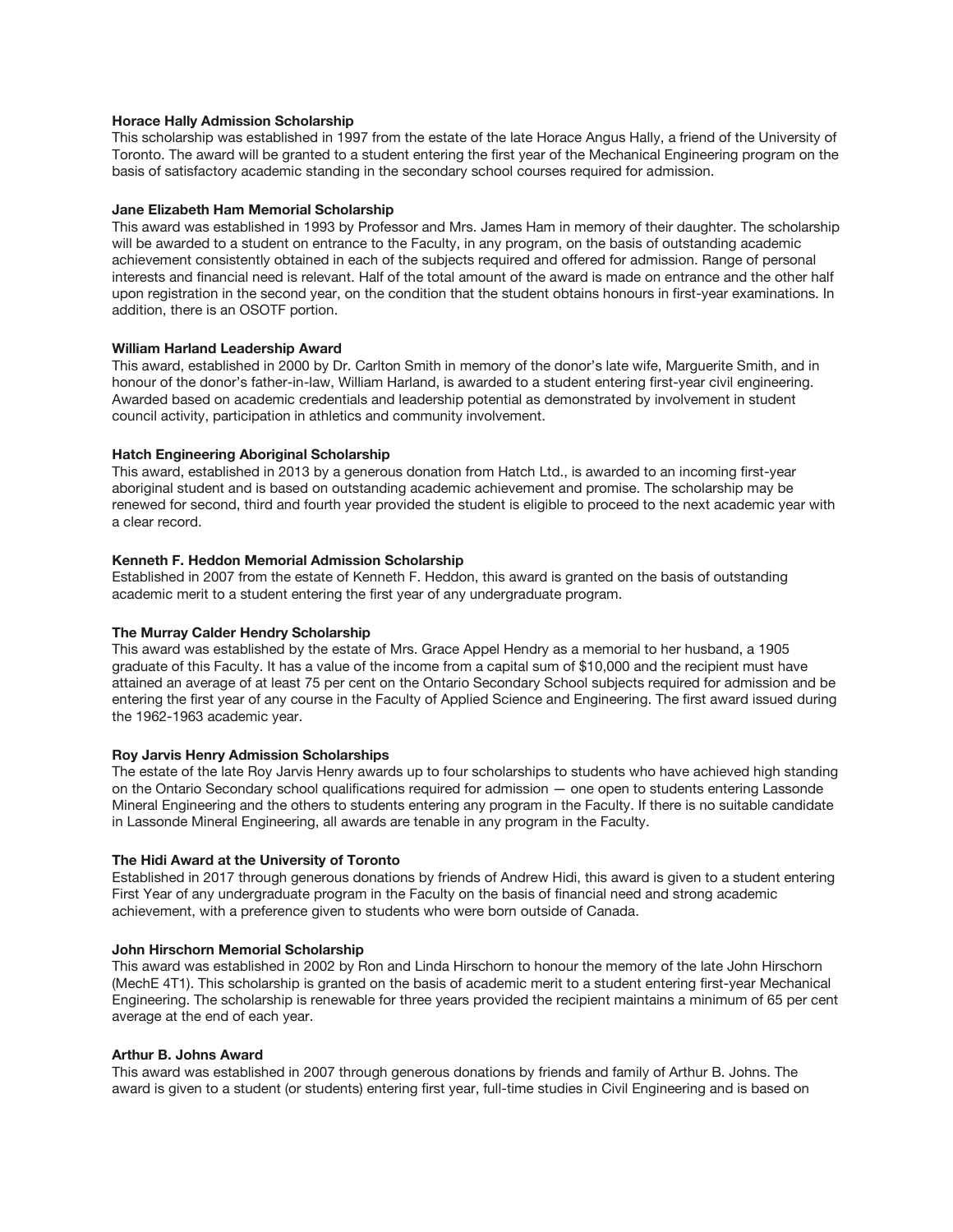outstanding academic merit. Preference is given to students who demonstrate leadership in the community and extra-curricular activities.

## **Albert and Rose Jong Entrance Scholarship**

Established in 2006 through a generous donation by Dr. Roberta Jong, Dr. Raynard Jong and Dr. Winston Jong, this scholarship is awarded to a student entering the first year of either Electrical Engineering or Engineering Science. The scholarship is awarded on the basis of academic merit and financial need. Preference is given to students who demonstrate leadership in the Chinese-Canadian community. Recipients must be Canadian citizens or Permanent Residents.

#### **Kenneth Raffles Kilburn Scholarship(s)**

Established in 2006 from the estate of the late Kenneth R. Kilburn, these scholarships are awarded on the basis of outstanding academic ability to students entering or continuing in any program in the Faculty.

#### **The Harvey W. Kriss Admission Scholarship in Industrial Engineering**

This scholarship was established in 1989 by family, friends and colleagues in memory of Harvey W. Kriss (EngBus 5T9), S.M. (MIT, 1961). The award, derived from the annual income, is granted to a student entering first-year Industrial Engineering. In addition to academic excellence, qualities of character and leadership as demonstrated in school and community activities are considered.

#### **Helmut Krueger Undergraduate Admission Scholarship in Engineering**

Established in 2013 through a generous donation by Helmut Krueger, this scholarship is awarded to one or more students entering the first year of any undergraduate program in the Faculty. Academic merit is considered.

#### **Lassonde Scholarships**

(see listing later is in this Chapter)

#### **John C.H. Lee Memorial Scholarship**

The Industrial Engineering Class of 8T7 initiated the John C.H. Lee Memorial Scholarship in memory of their friend and classmate. The scholarship was funded by friends, classmates, the Korean community and family members seeking to recognize full-time students entering the first year in any undergraduate program in the Faculty. The award is made on the basis of high academic achievement in the prerequisite courses, demonstrated athletic proficiency, and extra-curricular involvement both within the community and the high school. Applicants must be Canadian Citizens or Permanent Residents and must live in residence in order to enjoy this award.

## **Donald C. Leigh Memorial Scholarship**

This scholarship was established in 2007 through a generous donation by Mrs. Anne Leigh in memory of her husband. The award is given to a student, based on academic excellence, entering first-year Engineering Science on a full-time basis. Recipients must be Canadian citizens or Permanent Residents.

#### **James Turner MacBain Scholarship**

(see listing later in this Chapter)

#### **Salim Majdalany Scholarship**

(see listing later in this Chapter)

### **The Hal Major Memorial Admission Award**

This award is provided by the generosity of Mr. George Bird (CivE 4T9) in memory of his uncle, Mr. Hal Major, who died in 1986 at the age of 94. The award is granted to a student entering first-year Civil Engineering. Financial need and demonstrated qualities of character and leadership are considered.

## **J. Edgar McAllister Foundation Admission Awards**

Provided by the bequest of the late J. Edgar McAllister, numerous awards of varying amounts are available to students entering their first year of studies in Mechanical, Electrical, Mineral, or Chemical Engineering on the basis of financial need and high academic achievement in the prerequisite courses for admission.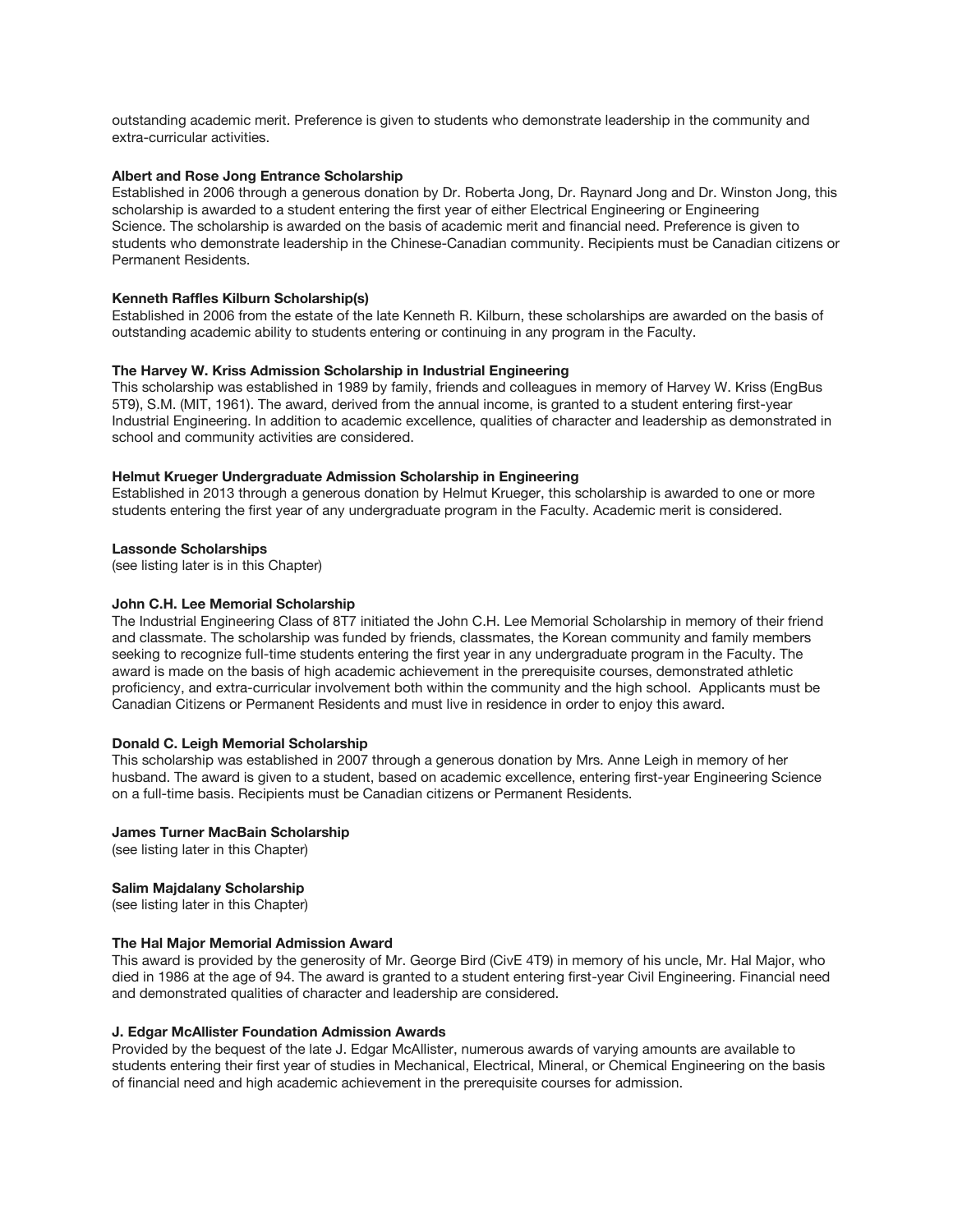## **Barbara McCann Tribute Scholarship**

This award was established in 2015 by friends and family of Barbara McCann, along with a match from the Faculty of Applied Science and Engineering, to commemorate Barbara's retirement as Faculty Registrar. The award is given to a student (preferably female) entering First Year of any undergraduate program in the Faculty on the basis of academic merit and demonstrated leadership**.**

## **The John Wolfe McColl Memorial Awards**

The income of this fund is divided equally among the Faculty of Applied Science and Engineering, the Faculty of Arts and Science and the Faculty of Medicine. The funds available to the Faculty of Applied Science and Engineering provide admission scholarships for outstanding students entering first year in any program.

## **Lachlan Dales McKellar Admission Scholarships**

Provided by a bequest of the late Leona D. McKellar, one or more scholarships are given to students who achieved high standing in the prerequisite courses for admission to the Faculty.

## **Mechanical & Industrial Engineering Admission Scholarship(s)**

These scholarships are awarded to students entering first-year Mechanical or Industrial Engineering. Academic merit in the prerequisite courses, as well as involvement in extra-curricular activities, is considered. Some awards may be renewable at the end of first year. The department may also choose to offer an admission scholarship payable at the end of first year provided a minimum average is obtained. The minimum average is at the department's discretion.

## **Metallurgy & Materials Science Alumni Admission Scholarships**

Established in 1995 by friends and alumni of the Department of Materials Science and Engineering, this scholarship is awarded to students entering first-year Materials Engineering. Outstanding academic performance in the subjects required for admission and involvement in school and community activities is considered.

#### **George R. Mickle Admission Bursaries**

Provided by a bequest of the late George R. Mickle, several bursaries are available to students entering the first year in the Faculty of Applied Science and Engineering. The awards are made on the basis of the applicants' academic standing in the prerequisite courses and financial need.

#### **Michael M. Mortson Industrial Engineering Admission Scholarship**

Established in 2009 through a generous donation by Mr. Michael M. Mortson, this scholarship is given to a student entering first-year Industrial Engineering program and is based on academic merit. Preference is given to students who demonstrate excellence in extra-curricular activities.

# **Professional Engineers Ontario Foundation for Education Entrance Scholarships**

The Ontario Professional Engineers Foundation for Education provides two admission scholarships of \$1,500 each and are designated, where possible, to both a male and female student. They are awarded to the candidates who are well-rounded students and exhibit leadership characteristics.

#### **Norman Ramm Scholarship**

This scholarship, provided by a bequest of the late Norman Ramm, is awarded upon admission to a student from a Canadian province or territory (excluding Ontario) and is based on academic standing.

#### **John E. Richardson Engineering Award**

This award was established in 2014 by the Boiler Inspection and Insurance Company of Canada and is given to a student in Second, third, or fourth year who has declared a business minor; selection will be made on the basis of financial need and scholarly merit.

#### **Edward S. Rogers Sr. Admission Scholarships**

These awards are made possible through a landmark donation from Ted Rogers Jr. and the Rogers family. Edward S. Rogers Sr. was enrolled in the Department of Electrical Engineering at the University of Toronto from 1919-1921. He left the Program before graduating to pursue his radio experimentation. In 1925, he invented the world's first alternating current (AC) radio tube, which enabled radios to be powered by ordinary household current. He also started the world's first all-electric radio station (CFRB – Canada's First Rogers Batteryless), which began broadcasting on February 10, 1927. In 1931, Rogers was granted the first television licence in Canada. Edward S.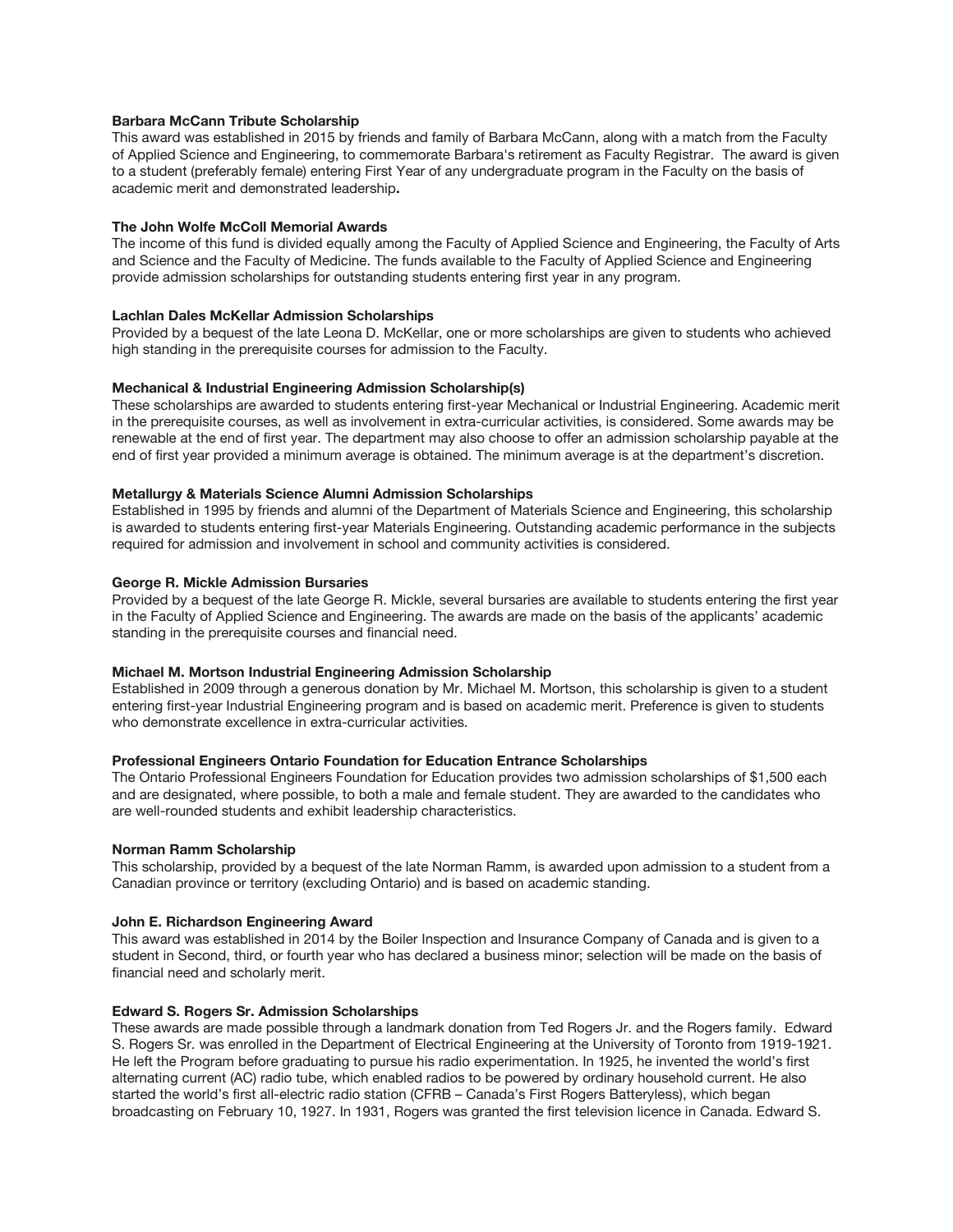Rogers Sr. was inducted into the Canadian Broadcast Hall of Fame in 1982. During his short but productive life, Edward S. Rogers Sr. displayed the qualities we wish to instil in all students of the Faculty.

The scholarships are awarded to students entering full-time studies in the Edward S. Rogers Sr. Department of Electrical and Computer Engineering and are based on academic achievement and extra-curricular activities. Some awards may be renewable.

### **Edward A. Rolph Scholarships**

Established in 1994 by the estate of Edward A. Rolph and Kathryn S. Rolph, these scholarships are granted to one or more first-year Engineering students and are based on academic excellence. Application is not required.

### **Leslie and Lois Shaw Admission Scholarship**

This award was created in 2002 by the friends and family of Leslie and Lois Shaw and is awarded to a student entering their first year of studies in either Chemical Engineering and Applied Chemistry or Mechanical and Industrial engineering. In addition to academic standing, preference is given to candidates who possess leadership capabilities as demonstrated through involvement in student council, athletics or community service.

## **The Shaw Admission Scholarship**

Established in 2002 through a generous donation by William and Barbra Shaw, the Shaw Admission Scholarship is awarded to a student entering the first year of Engineering Science who demonstrates high academic achievement. Preference is given to students who possesses leadership skills and design capability as demonstrated in extracurricular design projects and activities. The selection is made on the recommendation of the chair of the Division of Engineering Science. The scholarship is renewable for three years provided the recipient maintains a minimum 75 per cent overall average and continues in Engineering Science.

## **Julius D. Solomon Scholarship**

Established in 2014 from the estate of the late Julius Dennison Solomon, this award is given to one or more students entering first or second year Civil Engineering and is based on academic merit.

#### **Joey and Toby Tanenbaum Admission Scholarships**

Established in 2007 through a generous donation by Joseph Tanenbaum, these awards, of varying amounts, are granted on the basis of academic merit to students entering the first year of Civil Engineering.

#### **Thilla Thuraisingham Scholarship in Engineering Science**

Established in 2016 through a generous donation by Mr. Ravidran Thuraisingham, this award is given to a student entering their first year of studies in Engineering Science. The award is awarded based on financial need. Recipient must be a Canadian citizen or Permanent Resident.

#### **Stanley Timoshek Scholarship in Engineering**

In 2015, at the age of 92, Stanley Timoshek fulfilled a dream to give back to his University, generously giving support to the "Stanley Timoshek Scholarship in Engineering" for Polish descendants studying engineering at the University of Toronto. Proud to have been an Aeronautical Engineering student at the University of Toronto, graduating in 1951, Stanley always shared how his education changed his life. After a short stint with Wardair as an Aeronautical Engineer, Stanley enjoyed a 30-year career with Dow Chemical Corporation where he, early on, advocated the use of magnesium manufacturing.

This award is given to an international student from Poland entering their first year of studies in any undergraduate program in the Faculty. Award is based on merit. Should there be no eligible international students from Poland, the award will be given to a domestic student (with preference to Polish-Canadian candidates) entering their first year of studies. Awarded on the basis of outstanding achievement.

If the recipient is an international student from Poland, the award is renewable for their second, third, and fourth year provided academic standing is maintained; the next admission candidate will be selected when the incumbent convocates or is no longer eligible for the renewal, whichever comes first. If the recipient is not an international student from Poland, the award is not renewable.